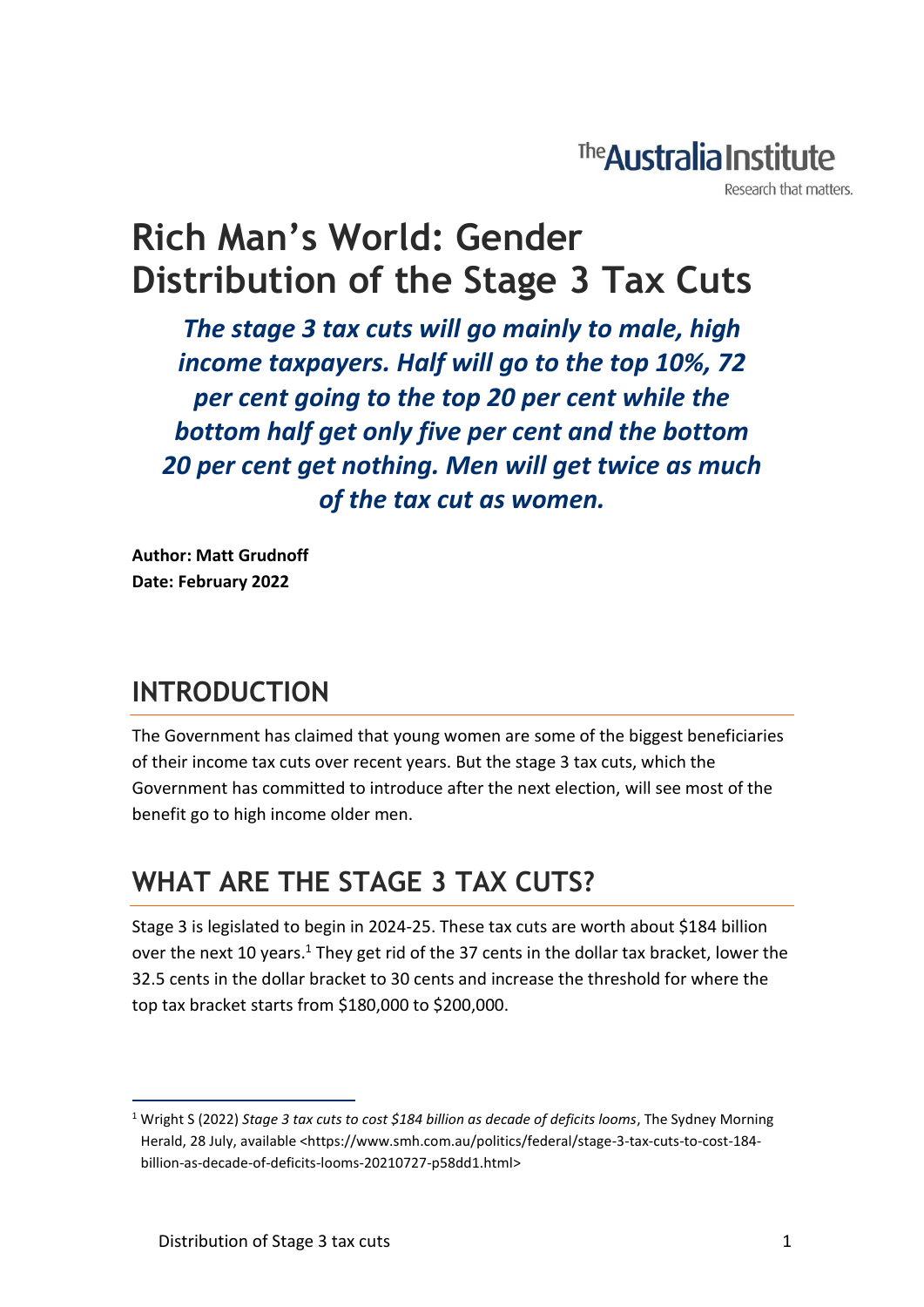### **INCOME DISTIRBUTION OF THE STAGE 3 TAX CUTS**

Someone on an income of \$50,000 a year gets a tax cut of \$125 a year (\$2.40 per week) while someone on an income of \$200,000 gets \$9,075 (\$174 per week). This means someone on \$200,000 has four times the income but gets 73 times the tax cut.

The Australia Institute has analysed the distribution of the stage 3 tax cuts using Australian Tax Office statistics. This calculates an income distribution of all taxpayers and shows the size of the tax cut going to each income decile. Each decile contains 10 per cent of taxpayers starting with the 10 per cent of lowest income earners in the first decile, rising through the deciles to the 10 per cent highest income earners in the  $10<sup>th</sup>$ decile.

Most of the tax cut goes to high income earners with more than half going to the top 10 per cent and 72 per cent going to the top 20 per cent. The bottom half only get 5 per cent and the bottom 20 per cent getting nothing. The distribution of the tax cuts by decile is shown in Figure 1.



#### **Figure 1 – Income distribution of Stage 3 of the tax cuts in 2024-25**

#### Source: Calculations by model described in Appendix A

The biggest winners from this tax cut are those earning more than \$180,000, with those on \$200,000 getting the maximum amount of the tax cut. Figure 2 shows how the tax cut benefit rapidly increases as incomes rise. It shows taxpayer percentiles with significant income points labelled and how large a tax cut each percentile gets.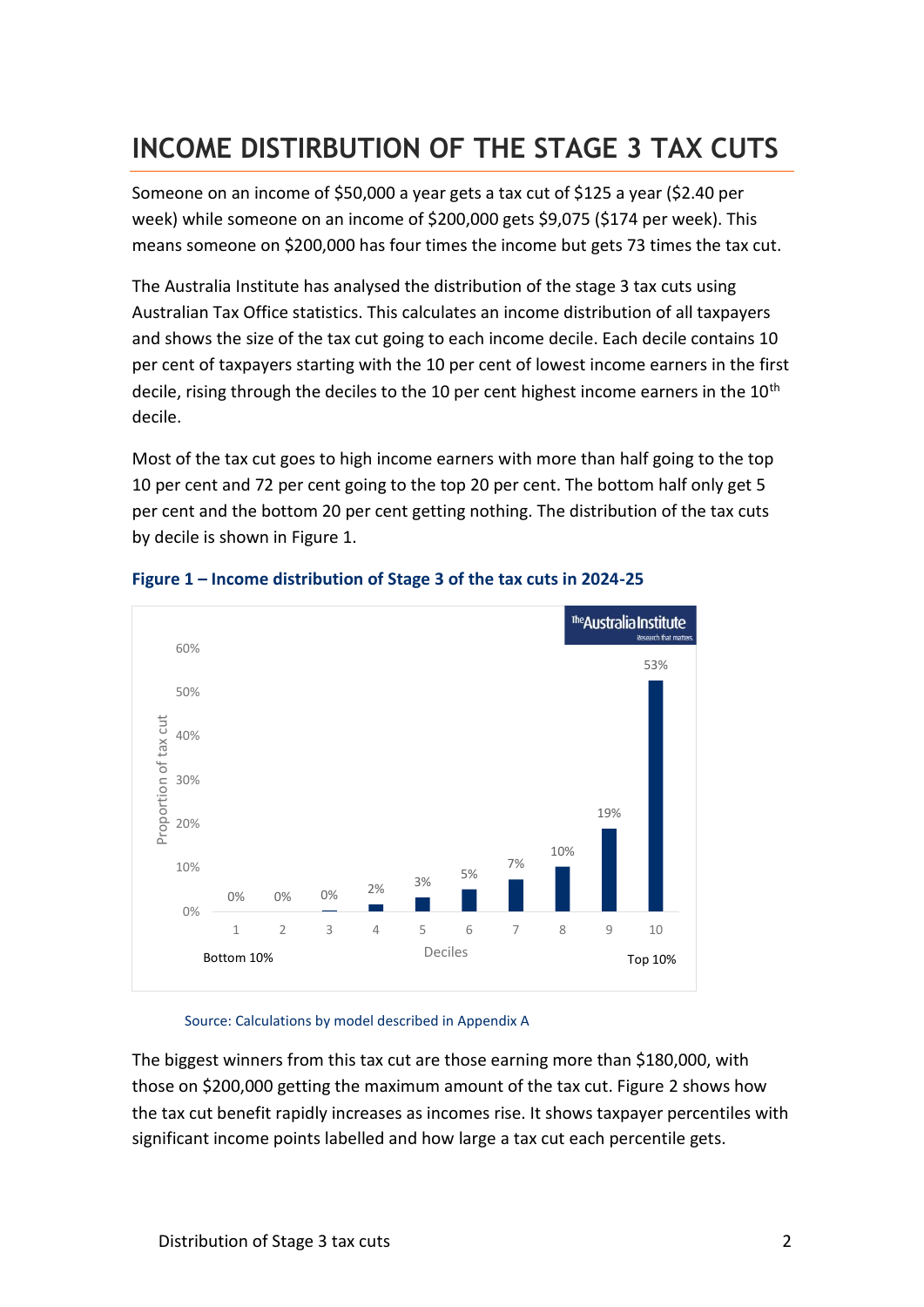

**Figure 2 – Size of tax cut over the income distribution**

Source: Calculations by model described in Appendix A

## **THE GENDER DISTIBUTION OF THE STAGE 3 TAX CUTS**

Men benefit twice as much as females from the stage 3 tax cuts. While women get 33 per cent of the tax cut, men get 67 per cent of the tax cut. This means that for every \$1 of the tax cut that women get men get \$2.

This is because the tax cut mainly goes to high income earners and men are more likely to earn larger amounts of income. Figure 3 shows the distribution of the stage 3 tax cuts by decile and also split by gender. We can see those men in the top 10 per cent of taxpayers get almost 40 per cent of the tax cut. Women in the top 10 per cent of taxpayers get only 15 per cent of the tax cut because there are much fewer women in the top 10 per cent.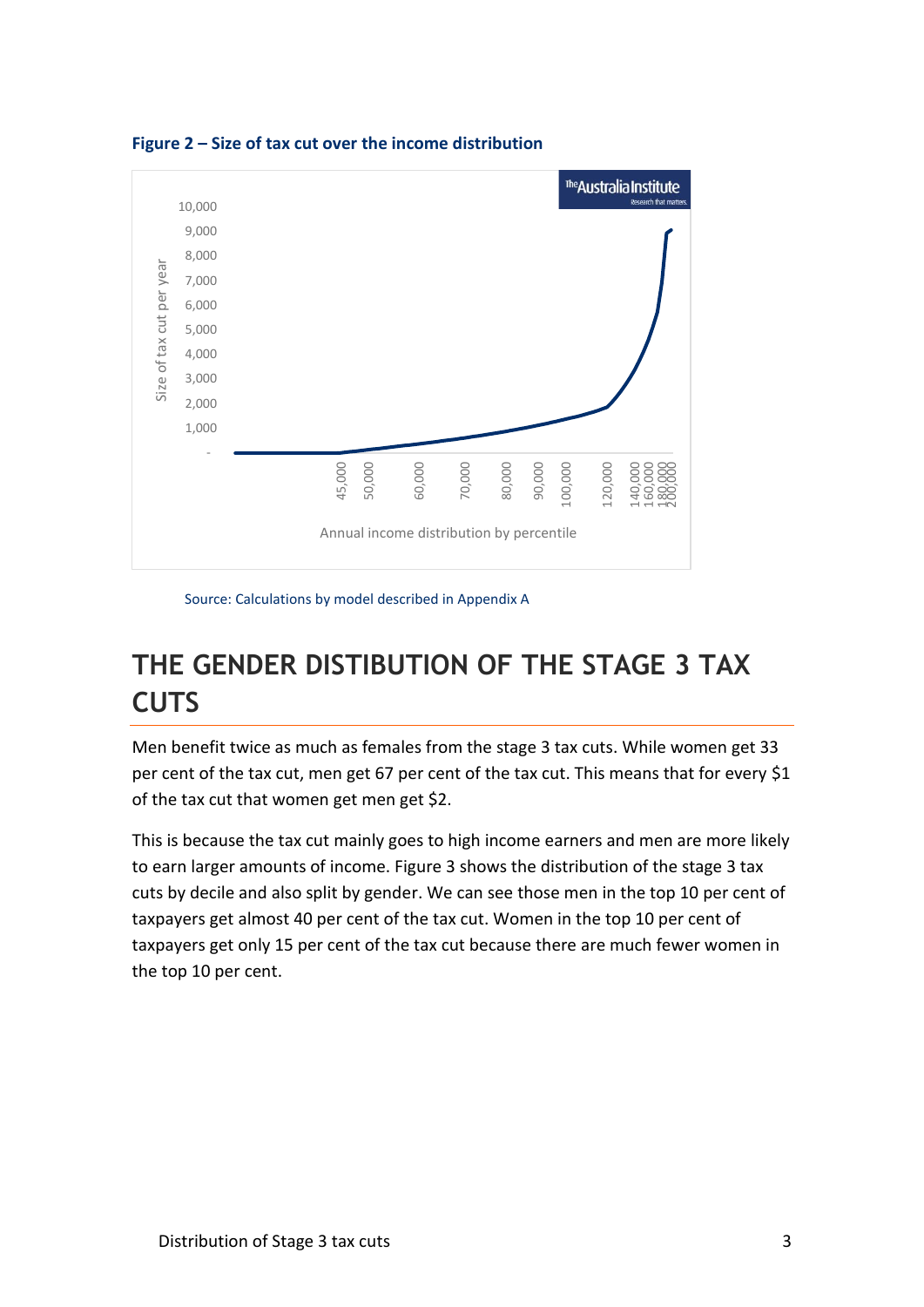

Source: Calculations by model described in Appendix A

At the other end of the income distribution, women make up a larger proportion of those earning in the bottom 40 per cent of taxpayers but this group only gets two per cent of the tax cut.

## **STAGE 3 MAKES INCOME TAX LESS PROGRESSIVE**

The Treasurer Josh Frydenberg has also claimed that removing the 37-cent tax bracket is "real, significant, structural tax reform".<sup>2</sup> This so called 'reform' will make the income tax system less progressive. The proportion of tax paid by the top 20 per cent will fall from 59 per cent to 58 per cent.<sup>3</sup> This means that the remaining 80 per cent of taxpayers will pay a larger proportion of the total tax take. The outcome of this is that inequality will get worse. High income earners will end up with more of Australia's income and low income earns will end up with less.

<sup>2</sup> Frydenberg J (2022) *Frydenberg: Morrison Government not to blame for by-election swing against NSW Coalition*, Interview with Patricia Karvelas, ABC RN Breakfast, 14 February, available at <https://www.abc.net.au/radionational/programs/breakfast/frydenberg-morrison-government-notto-blame-for-by-election/13753206>

<sup>&</sup>lt;sup>3</sup> Calculations by model described in Appendix A